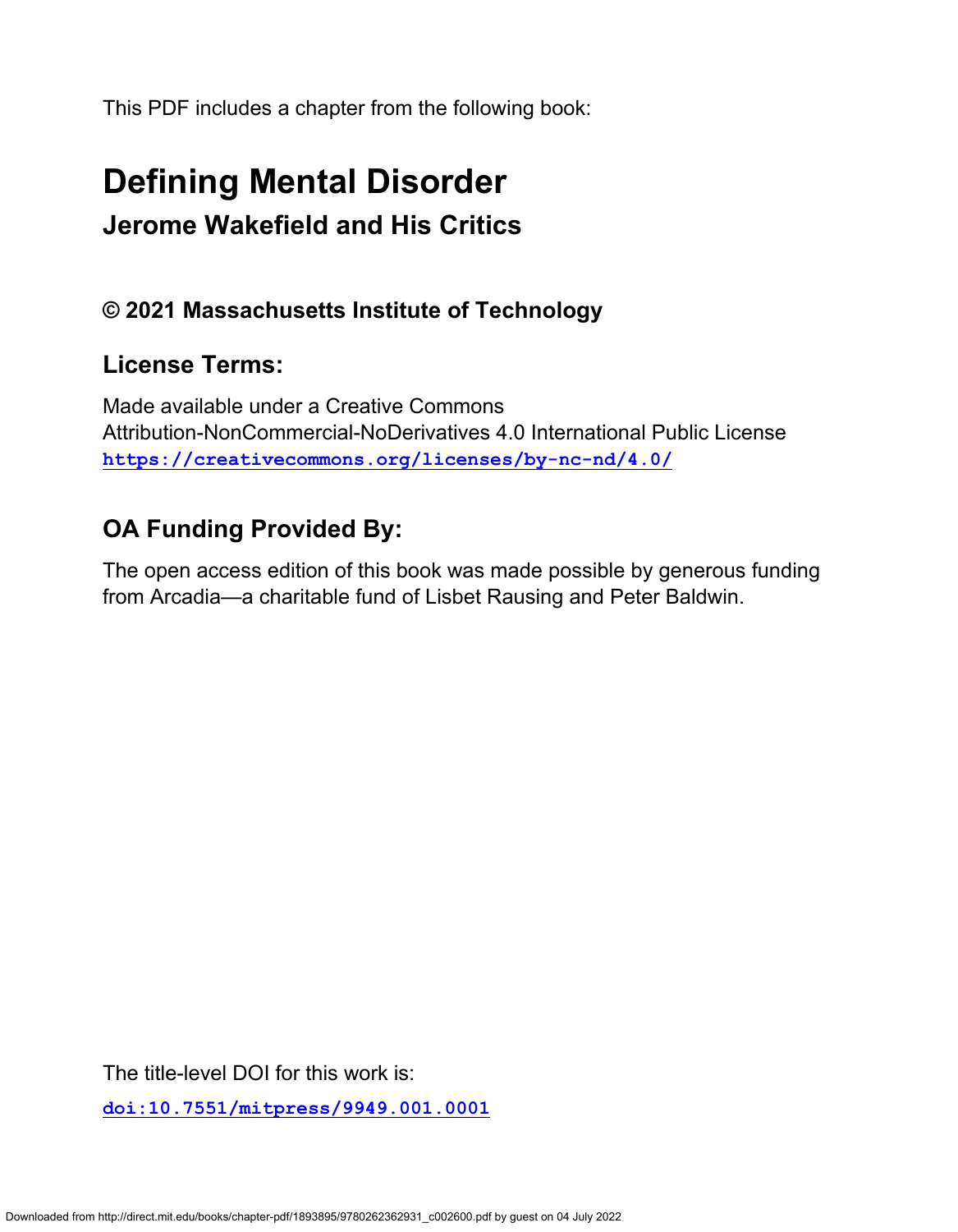#### **Rachel Cooper**

Jerome Wakefield holds that disorders are harmful dysfunctions. Although the harmful element is an essential component of his account, Wakefield has said comparatively little about it and has concentrated on fleshing out the dysfunction part of his account. One of the key aims of Wakefield's project has been to use his account of disorder to weed out "false positives." In such applications, Wakefield has tended to use the dysfunction part of his account to do the work. Thus, he has argued that normal misery and much misbehavior by young people are not disorders because there are no dysfunctions (Horwitz and Wakefield 2007; Wakefield et al. 2002).

This chapter takes as its starting point that Wakefield is correct in thinking that disorders must be harmful and examines what it means to say a condition is harmful. In his best-known work, Wakefield argues that disorders are harmful dysfunctions where "harmful is a value-term based on social norms" (1992a, 373). I will argue that an account of harm as whatever is disvalued by a society should be rejected. This is because whole societies can be wrong in how they evaluate a condition. Determining the correct account of harm is very difficult, but I argue that on all plausible accounts, it will be possible to argue that a condition should not be considered a disorder because it is not harmful. Thus, when properly understood, the harm component of Wakefield's account can also be used to provide a barrier against medicalization. I finish by considering how the idea that disorders are necessarily harmful has a crucial role to play in ensuring that classifications of disorders, such as the influential *Diagnostic and Statistical Manual of Mental Disorders* (*DSM*), do not medicalize normal oddities.

#### **I. Wakefield's Struggle with an Account of Harm**

In his 1992 paper "The Concept of Mental Disorder: On the Boundary between Biological Facts and Social Values," Wakefield sees the claim that disorders are harmful to be an essential part of his account. The criterion that disorders must cause harm allows Wakefield to say that certain conditions that may well be evolutionarily dysfunctional, but that cause no harm, do not count as disorders. In his paper, Wakefield offers fused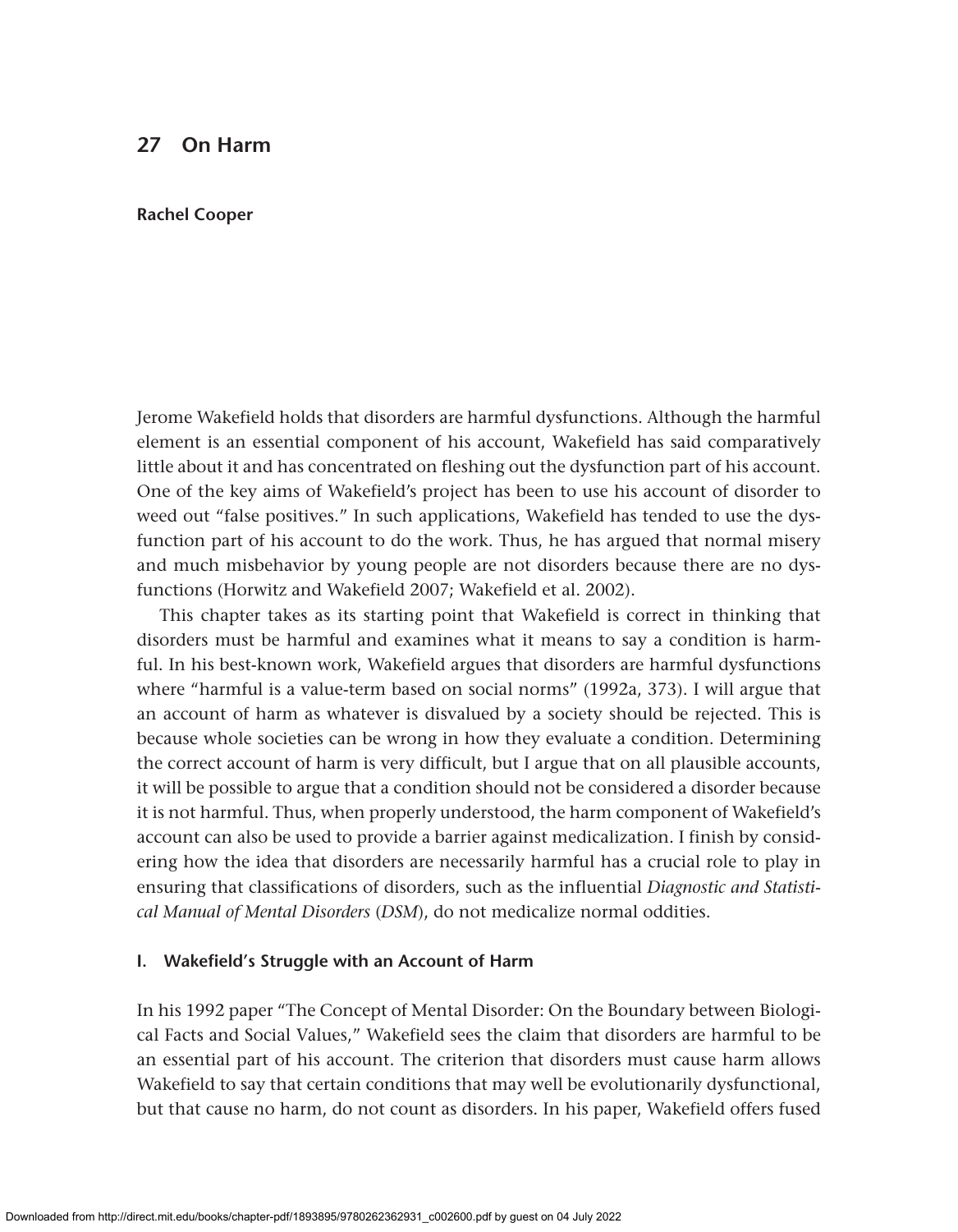toes and slow aging as possible examples (1992a, 384). More influentially, although it is a case little discussed by Wakefield himself, the harm element of Wakefield's account also enables the claim that homosexuality is not a disorder; it may be an evolutionary dysfunction, but insofar as it is not harmful, it is not a disorder.

Wakefield (1992a) tells us that "harmful is a value-term based on social norms" (373), a disorder is a dysfunction that "impinges on the person's well-being as determined by social values and meanings" (373), and harmful is "a value term referring to the consequences that occur to the person because of the dysfunction and are deemed negative by sociocultural standards" (374). Wakefield doesn't tell us much about why he thinks that whether a condition is harmful should be determined by social norms. One gets the impression that to him, it seems obvious that this is the only way in which harm might be defined. In the course of this chapter, I will show that there are actually numerous possible accounts of harm (or the flipside of the good life). Figuring out what harms an individual, or what comes to the same thing—what the good life is for an individual—is very difficult. This is not an issue that I will be able to resolve here. On one point I am sure, however, and that is that saying that harm is determined by one's society will not do.

The problem with holding that any condition that a society values is valuable is that this claim has profoundly counterintuitive consequences. There are cases where it is extremely plausible that a cultural group can be mistaken about what is valuable. Take the case of "pro-ana" groups, which are groups that promote the idea that anorexia is a good thing. Pro-ana groups are generally web based. On their sites, you can access chat rooms in which people swap diet tips, compare body statistics, and support each other during fasts. There are also galleries of "thinspiration" images, which are photos of very thin people looking beautiful. The members of pro-ana groups celebrate an aesthetics of extreme thinness, they admire the control that is required to limit food intake, and they delight in the euphoric experiences that can be produced by fasting.

On Wakefield's account, it looks like one is forced to say that as a cultural group values anorexia, there is no harm in being anorexic. Maybe Wakefield would avoid this by claiming that anorexics merely form a subculture rather than a full-blown culture perhaps on the basis that those who celebrate anorexia are few and far between and meet virtually rather than in person. However, this response is not robust to slightly different circumstances. Suppose that the members of pro-ana groups get fed up with members of the dominant culture interfering in their chosen lifestyle. They purchase a small island and set up their own community. Anorexia becomes fashionable, and the numbers of the island swell. At some point, the pro-ana group will form a culture that is just as surely a culture as any other. Nevertheless, and even though the pro-ana community thinks that anorexia is a good thing, I suggest that the group is wrong. Anorexia is not a good because people with anorexia become obsessed with food-related issues (and having a life that revolves around this is an impoverished life)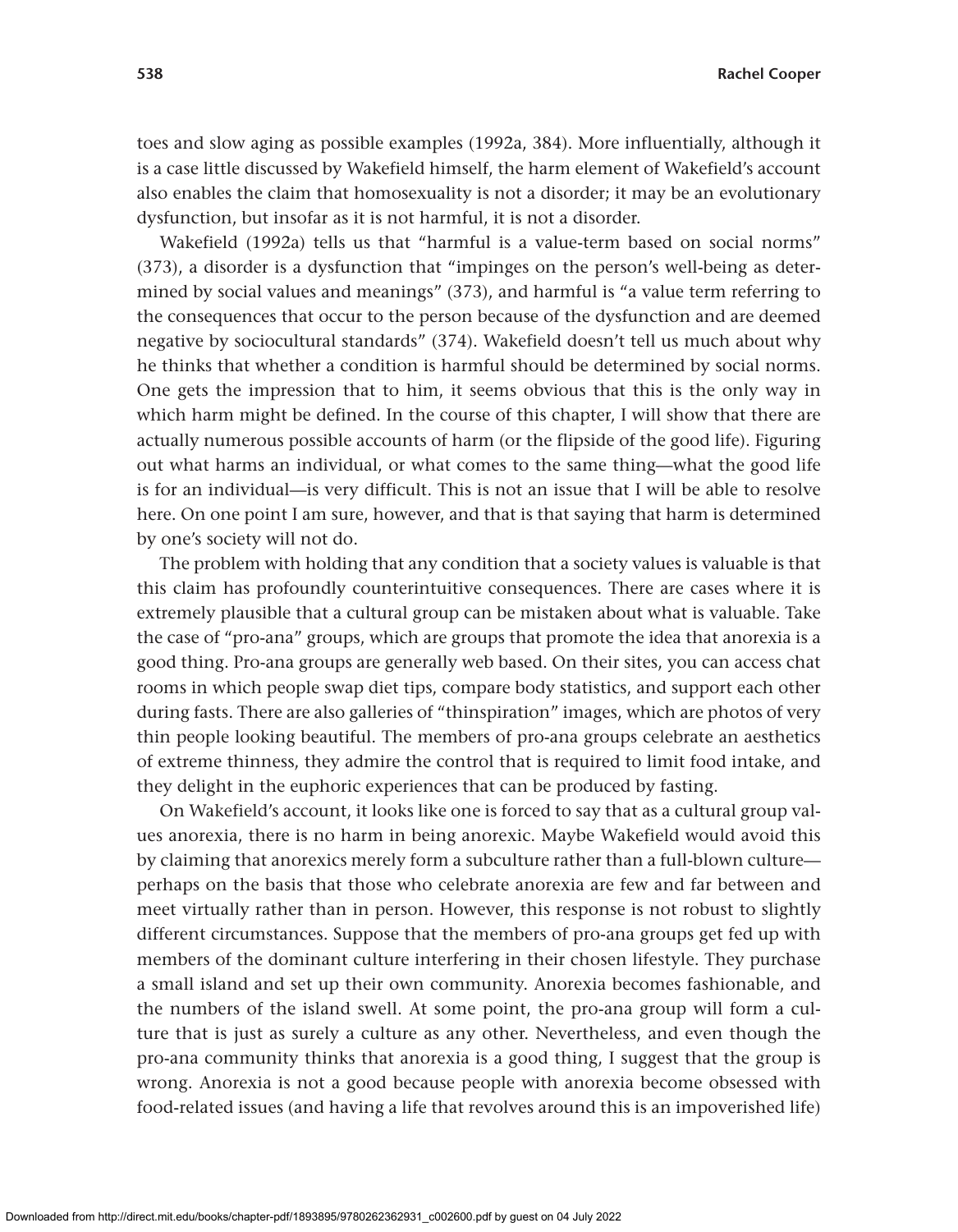and risk death. Whatever their beliefs, anorexia remains a disorder because it remains harmful.

In a 2013 commentary, Wakefield shows sensitivity to this sort of case and starts to move away from the view that initial social judgments alone determine harm. Infamously, slaves who had a tendency to run away were at one time considered by some to be disordered. In earlier work, Wakefield had used the dysfunction component of his account to argue that the view that these slaves had a disorder was a mistake; they were not disordered because they did not have a dysfunction (2002, 150). Now, Wakefield considers the possibility that runaway behavior might in fact have been caused by some minor brain dysfunction that rendered certain individuals less able to adapt to oppressive environments (thus satisfying the "dysfunction" criterion). Given that the slave-owning society disvalued runaway behavior, on his original account, Wakefield would be forced to claim that the slaves were in fact disordered. The example now prompts Wakefield to concede that "to this extent, my (1992) claim that harm is judged by social values was overly simplistic" (2013, 1). He suggests, "The HD 'harm' component, being normative, reflects deliberation about broader normative commitments, not just immediate social reactions" (2013, 2). This idea goes in the right direction, but Wakefield does not expand on it. One of the main aims of section III is to consider in greater detail how we might reflect on our initial gut reactions regarding harmfulness and improve upon them. First, however, we need to consider further accounts of harm. Given that it is highly plausible that whole cultures can be mistaken in their assessment of harm, and insofar as Wakefield's initial account of harm struggles to allow for this possibility, we must look for a different account of harm.

### **II. Starting Again—How to Assess Harm?**

Wakefield has struggled to provide an acceptable account of harm, but in this, he has the comfort of good company. The depth of the difficulty can be seen once it is appreciated that the flipside of deciding whether a condition causes harm is deciding what sorts of conditions are good for an individual. Figuring out what makes up the "good life" is, of course, one of the most long-standing and contentious of philosophical questions. Although various accounts of the good for an individual have been proposed, all are problematic (for an in-depth overview, see Griffin 1986). In this chapter, I will not be able to determine the correct account of the good life. My aims are more modest. I will briefly review a range of options and show the problems that they face. I will then move on to show how, even though we lack an acceptable account of the good life, some progress may yet be made in considering whether particular specific conditions are harmful.

The problems that emerge in seeking to develop an account of the good life can best be understood via thinking of the possible ways of determining what is good for an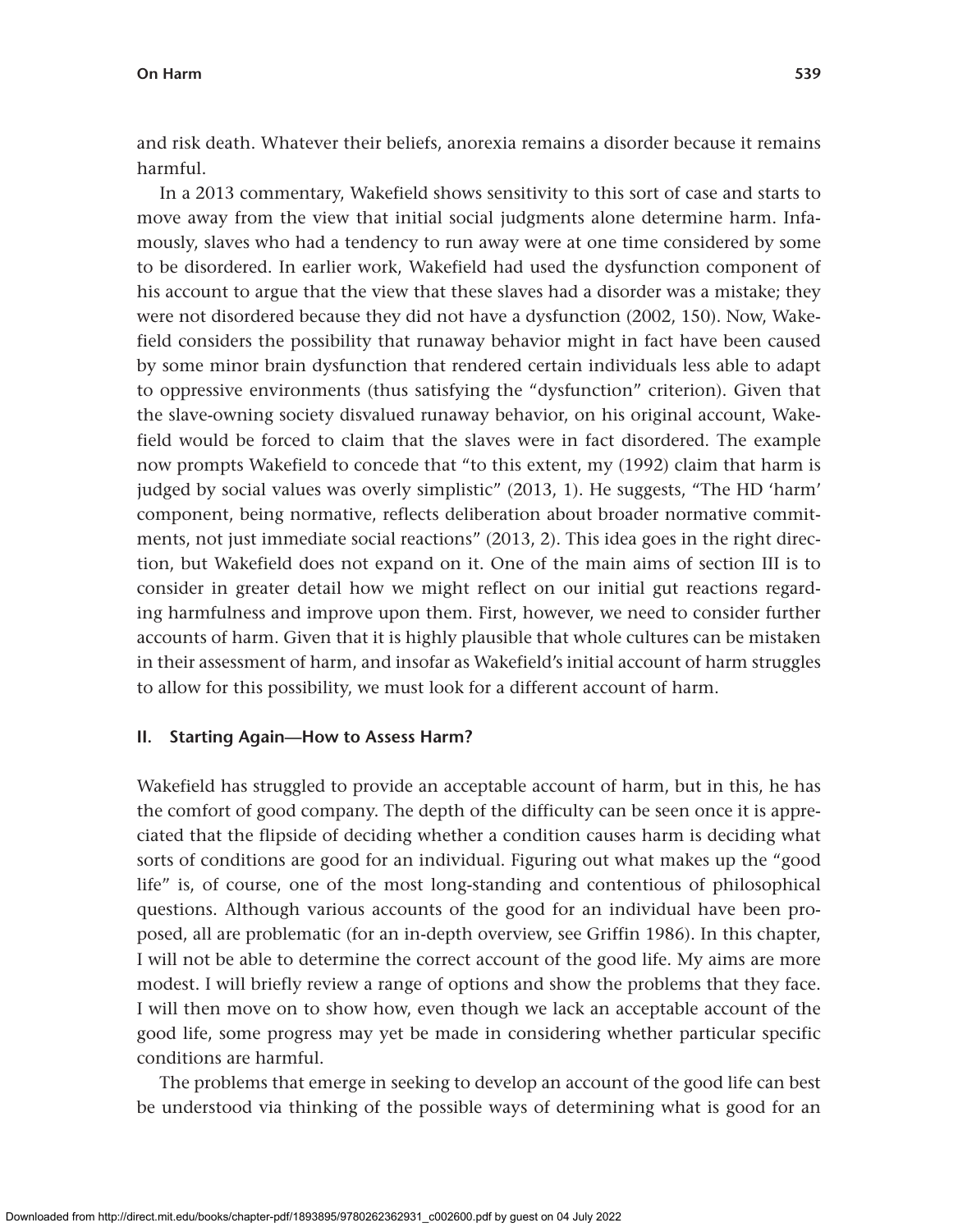individual as varying along a scale. At one end of the scale, one might rely on asking actual people what they want (the "subjective," or "desire," approach). At the other end of the scale, one might appeal to ideal standards of human flourishing (the "objective," or "Aristotelian," approach). Between these extremes lie methods that claim that something is good for an individual if that individual would judge it to be good in ideal circumstances, for example, if he or she were calmer, wiser, and better informed than in reality.

Wakefield's suggestion that harm might be judged on the basis of the judgments of the social group is an account that relies on the judgments of actual people. I have suggested that Wakefield's account runs into difficulties because actual communities can be mistaken in their assessments of harm. This is a basic problem that afflicts all those accounts of the good life that rely of the judgments of actual people (whether individually or in groups). The key difficulty is that people often do not know what is in their own best interest or in the best interest of others. People make mistakes for a multitude of reasons. It is an unfortunate fact that humans are quite commonly ignorant, selfdeceived, short-sighted, biased, deluded, and foolish.

The fact that actual humans make mistakes makes accounts of the good life that rely on more abstract notions of the good seem attractive. Various neo-Aristotelian accounts have recently become popular. On some accounts, the character of the human good life can be thought of as being analogous to the good life for a species of plant or animal (e.g., Hursthouse 1999). For example, it is a natural fact about gerbils that they are social burrowing creatures who are thus happiest living in company and with something they can dig. Similarly, cheetahs are naturally such that they like to roam long distances and are solitary. The neo-Aristotelian may suggest that humans are creatures that are naturally such that they need friends and intellectual stimulation. Regardless of what any individual claims, such things are good for humans. Such views take on a certain amount of plausibility when one bears in mind that it is commonplace for individuals to come to take pleasure in certain activities even when they initially had to be coerced into them. It seems empirically plausible, for example, that exercise improves mood even in those who claim to enjoy being couch potatoes, because humans are animals that benefit from exercise.

The difficulty with neo-Aristotelian accounts is that it is unclear exactly what grounds the notion that certain ways of living are good for certain types of creatures. The risk is that the neo-Aristotelian either comes to lean too much on biology or else ends up making claims that are ultimately ungrounded. Relying on biology becomes problematic because it is highly implausible that the good human life is identical with that which is evolutionarily most successful. Evolutionary success is dependent on acting to ensure that one's genes spread, but plausibly, the good life cannot be reduced to this (consider that Genghis Khan is postulated to be an exceptional evolutionary success but surely doesn't represent a role model [Zerjal et al. 2003]). Turn away from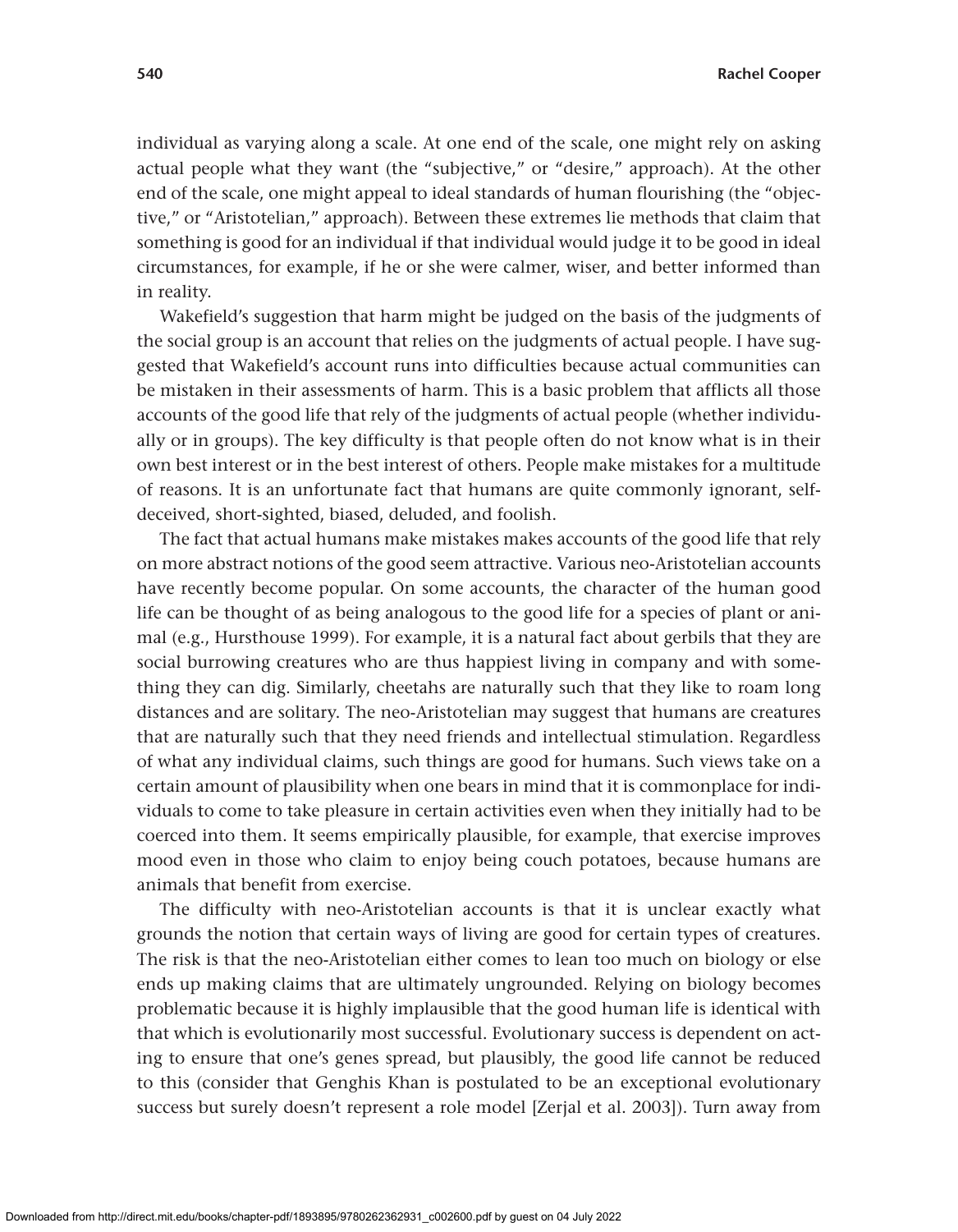biology, however, and it becomes unclear what there is that might ground the claim that certain ways of living are good for humans quite apart from what anyone thinks. Appeals to "ideal standards of human flourishing" seem disturbingly abstract. It is not clear how the ideal standards are fixed, nor is it clear how we can find out about them.

Middling positions that appeal to the idealized judgments of humans also face problems. If there is only a bit of idealization, then mistakes can still be made. Suppose, for example, that we say that it is only the well-considered judgments of actual communities that should be considered in judging harm. The problem is that history shows that quite frequently, whole communities have reflected long and hard and have still reached the wrong conclusions. Consider, for example, all those traditional patriarchal societies that have had their best (male) minds thinking about the role of women for decades or even centuries; even after much thought, many still maintain that women are less worthy of respect than men. Oftentimes, actual deliberative processes misfire. Sometimes the fault lies with the individuals involved. For example, those who are very clever may still be self-deceived. Sometimes the deliberative forum lacks the sorts of social and cultural support required to move debate forward (e.g., a forum may be too deferential to authority or exclude those who could challenge prevailing beliefs). If we rely on idealization in our account of harm, we will need quite a bit of idealization if we are to rule out the possibility of mistakes being made. The problem is that the more idealization we have, the less grounded our account becomes. If I say, for example, that harm is to be judged by fully informed, unbiased, clever, and virtuous humans in a forum that involves all appropriate participants and is organized to promote progressive discussion, then I'm moving very far from the actual debates of actual humans. How I am to judge what such ideal agents would decide?

Here I will not resolve the problem of how to determine the nature of the good life or of harm. Luckily, we will be able to make some progress when it comes to evaluating the harmfulness of particular conditions even in the absence of an overarching account. Whatever account of the good we adopt, it is clear that rather than relying on gut reactions to determine whether a condition is harmful, we should require at least some reflection. This on its own will be enough to give the idea that disorders are harmful some critical bite. In the next section, I will show how we can use the claim that disorders are harmful to determine whether certain conditions should be considered disorders.

# **III. Making Progress**

Suppose we accept that disorders must cause harm and set out to consider whether some particular condition causes harm. How should we proceed? I have argued that no fully satisfactory account of the good life exists. Luckily, however, seeking to establish whether some particular condition is harmful is often much easier than seeking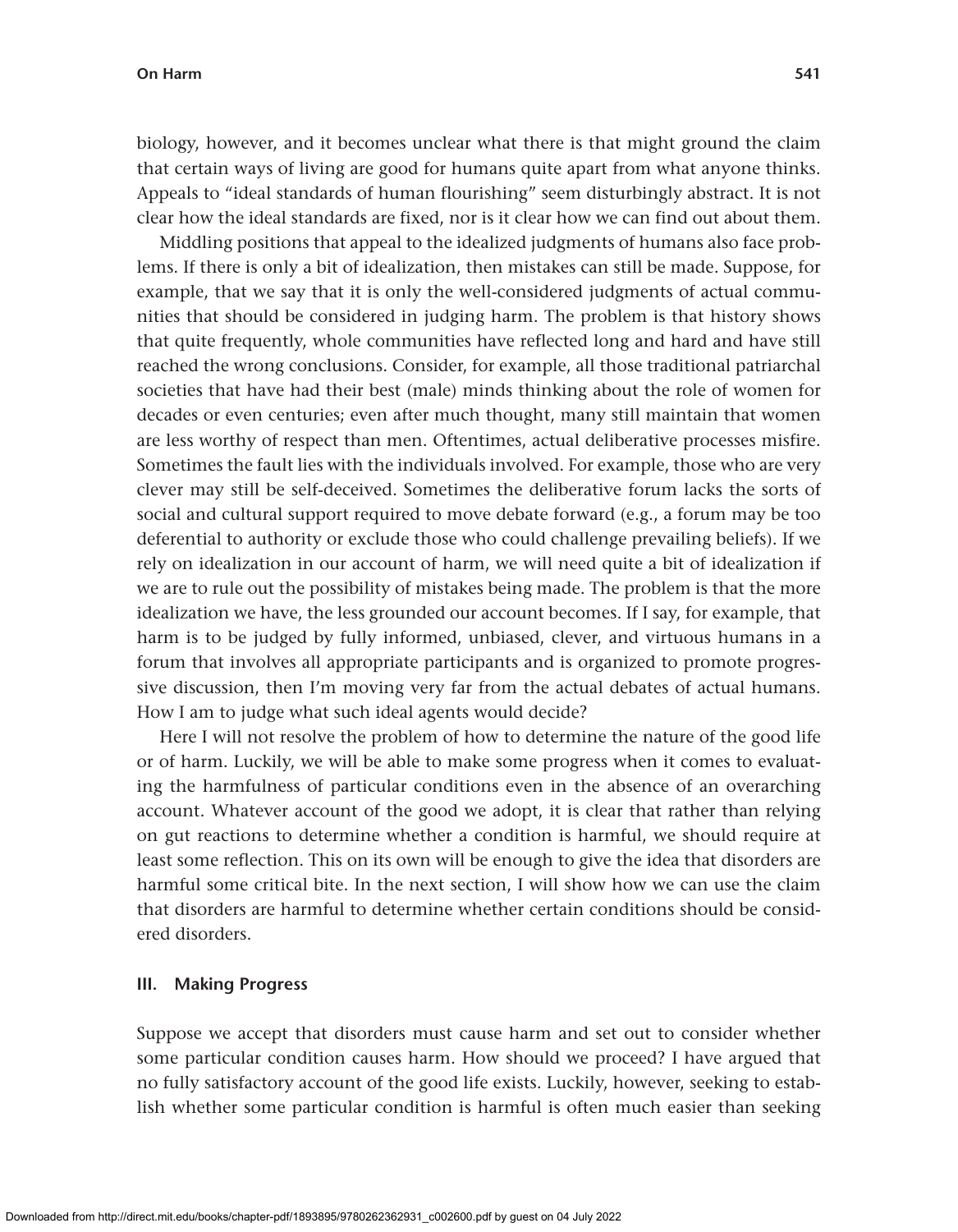to produce some abstract account of harm in general. I will discuss three methods for thinking about harm. These methods are intended to be illustrative rather than comprehensive. Together, they show how the idea that disorders are harmful can do critical work. The legitimacy of each method should be uncontroversial, and yet each can be used to argue that particular conditions should not be medicalized.

#### **3.1 Method 1: Think!**

When it comes to judging specific conditions, quite often simply posing the question, "Does this condition cause any harm?" is sufficient to unearth conditions that have wrongly been classified as disorders. Wakefield (2002) discusses the example of childhood disorder of atypical stereotyped movement disorder, which was included in *DSM-III* (the third edition of one of the main classifications of mental disorders). Many children with severe developmental disorders engage in repetitive movements rocking, repetitive hand movements, head banging, and so on. Some otherwise normal children also engage in such actions, for example, rocking before they go to sleep. The movements are voluntary and are often experienced as comforting. Under the *DSM-III*, all children engaging in these sorts of repetitive movements could be diagnosed. Wakefield thinks it likely that such repetitive movements may well be associated with some sort of brain dysfunction (even in the children who are otherwise normal). Yet, he points out that given that the movements themselves generally cause no harm (except in cases where, for example, a child head bangs walls), there is no good reason to consider the child to have a disorder. In this example, simply asking whether there is any harm in a child rocking can be sufficient to rule out the fallacious diagnoses.

Medical thought has on occasion displayed a tendency to elide the distinctions between a state being unusual, it being a dysfunction, and it being a disorder. Amundson (2000) discusses the ways in which medics have all too often viewed infants born with unusual genitals, extra fingers, or webbed toes to be disordered simply in virtue of their difference. Against such a climate of thought, merely stopping to question whether a condition causes any harm can in itself act as a buffer against unnecessary medicalization.

### **3.2 Method 2: Breaking Down Claimed Costs and Benefits**

There are numerous conditions where we may be unsure whether they should count as disorders because we are unsure whether they are harmful. Consider Asperger's syndrome, asexuality, Deafness, and hearing voices. In such complex cases, I suggest we can adopt the following strategy: we should go through potential alleged benefits and disadvantages of having the condition one by one and see if they survive scrutiny.

In detail, we start by asking those who think a condition is a good thing why they think it is a good thing, and those who think it is a bad thing why it is a bad thing. We can expect the responses to involve a mixture of factual and value-based claims. For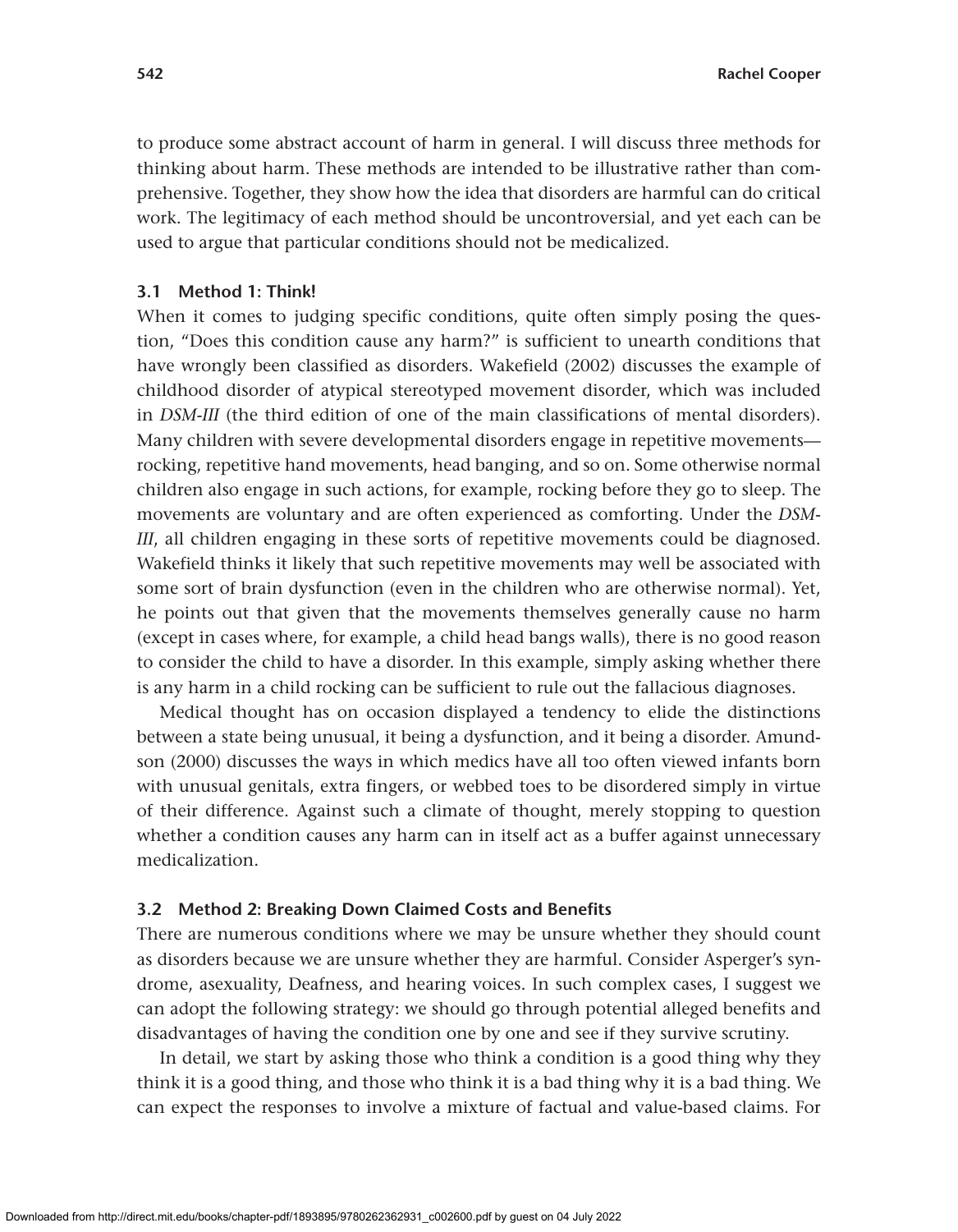example, someone with bipolar disorder may claim that an advantage of the condition is that during manic phases, they create great art. This claim is partly amenable to empirical investigation—do they paint more during manic phases? Are those paintings they produce then judged among their best? Partly, the claims depend on basic intuitions about values that may not be amenable to empirical evidence. Is it a good thing to produce art? And if so, how does this good rank against others? Is the production of great art worth producing even if its production involves creating distress in the artist, for example? In considering what sorts of things are good, we should start by making use of our commonplace intuitions. These intuitions are a starting point that in some cases will themselves be subject to critical revision. In seeking to evaluate claims that some condition is good, my suggestion is that we should break down the justification as much as we can and see whether the justification survives rational scrutiny.

In my 2007 paper "Can It Be a Good Thing to Be Deaf?" I employ this method in thinking through whether it can be a good thing to be Deaf. While being Deaf is not a mental disorder, the case serves to demonstrate the methodology and is useful because it has been subject to much discussion. The issue around Deafness is that some Deaf people claim that Deafness is not pathological but is rather a way of living.<sup>1</sup> This is because they think it is a good thing to be Deaf. Primarily, they have in mind people who have been Deaf from birth and use sign language, rather than those who have become deaf in later life. In considering whether it is true that it can be good to be Deaf, we need first to compile a list of the differences between Deaf and hearing people. Most notably, hearing and Deaf people differ in the sensations that they experience and in the languages that they typically employ. Once we have a list of the differences, we need to consider the benefits and costs that can be expected to flow from each difference. Thus, we should consider, for example, whether sign language is as good as spoken language. Those who argue for the benefits of sign languages make many claims that can be subjected to empirical test. For example, it is claimed that sign languages are often better able to convey information about the spatial location of objects. Whether this is true can be tested. Whether a difference should be considered a benefit or cost can be subjected to commonplace intuitions. In judging a language, for example, all things being equal, a language that can convey complex information easily is better than one that cannot. Or, consider the fact that Deaf people have different sensations than hearing people. Sensations provide us with pleasure and are a source of information. Deaf people miss out on sound sensations, but they may develop some enhancement in other sensations (e.g., better peripheral vision, being more attentive of vibrations). Again, the extent to which Deaf people do have different sensations can be tested. Once all the differences between Deaf and hearing people have been considered, a final summing of costs and benefits can be attempted. In the case of Deafness, I argue that the final summing is uncertain. Many factors are context dependent (using sign language is only practical where others sign) or depend on personal taste (some people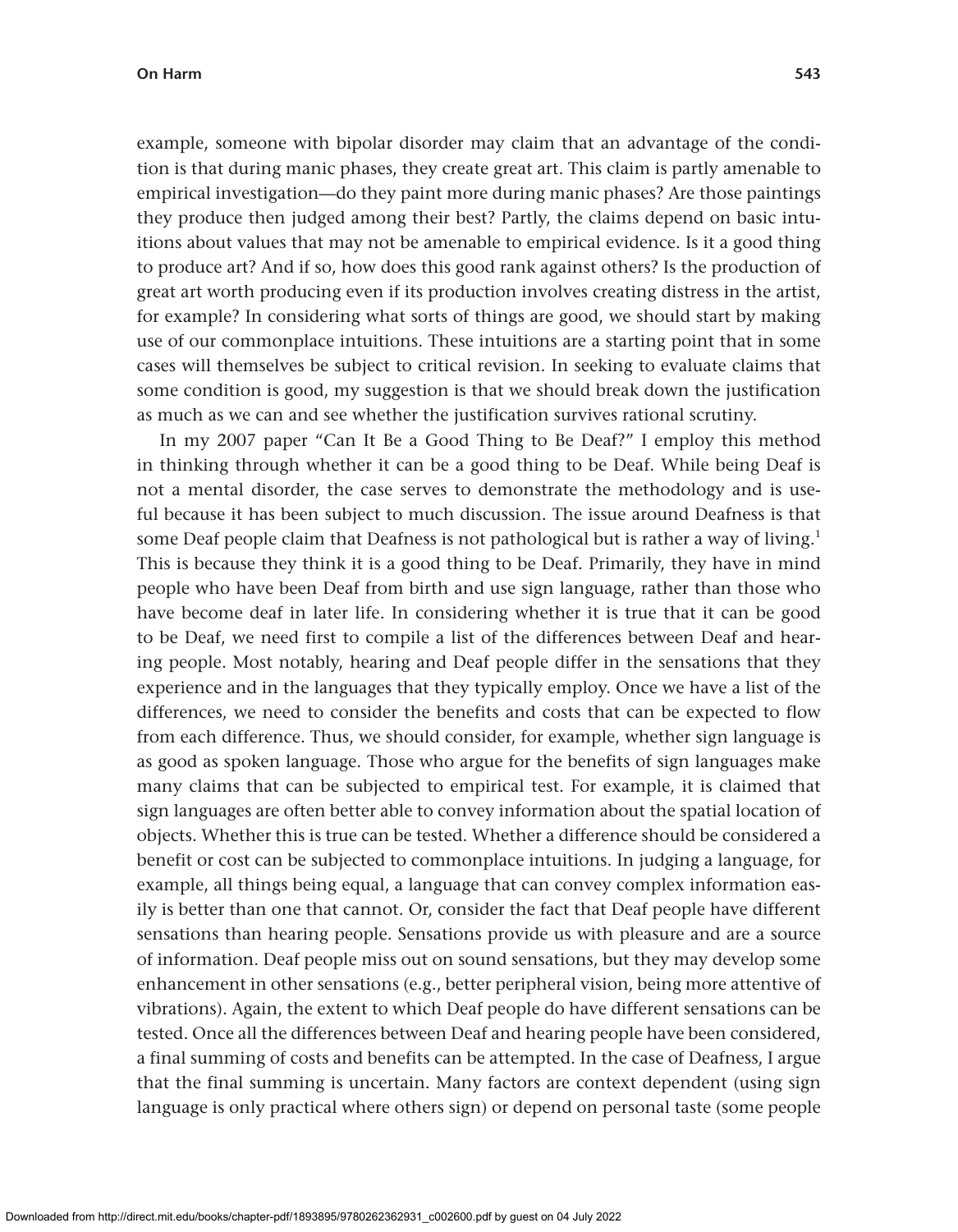**544 Rachel Cooper**

get more pleasure listening to music than others). Thus, whether it is good to be Deaf will probably vary between different Deaf people.

It should not be considered a problem that the application of my method yields an unclear conclusion. Knowing that it is unclear whether it can be good to be Deaf is itself useful. Uncertainty in itself has policy implications. In this case, it means that any justifications for interfering in cases where parents choose to bring up their child as either Deaf or as hearing are weak. There is, for example, thin justification for removing a Deaf child who is happy in a Deaf community and whose parents refuse cochlear implants.

Our commonplace intuitions about goods and harms can enable judgments as to whether some condition is harmful. But it's also the case that the experiences of those with various types of medical condition can help inform our notion of the good life. For example, we may start by assuming that it is bad not to be able to talk. We have a tacit assumption that all languages are verbal. Then we learn about sign languages. We revise our initial assumption. Rather than saying that it is bad not to be able to talk, we say it is bad not to be able to communicate. The experiences of those who are physically and psychologically different can also inform us of goods that we might otherwise overlook. Consider the unease produced by feelings of derealization. These may prompt us to consider "feeling at home in the world" to be an important good, although if we had never come across accounts of derealization, this good would never have become salient to us.

### **3.3 Method 3: Considerations of Consistency**

In some cases, considerations of consistency can prompt us to revise our initial judgments as to whether a condition can be considered harmful. Let us compare two cases:

First let us consider someone who has no interest in sex. Asexuality has at times been considered a disorder, but many asexual people do not consider themselves to have a problem. The Asexuality Visibility and Education Network (AVEN) provides web forums for people who identify as asexual. The forum asserts, "We here at AVEN get along just fine without sex" ([http://www.asexuality.org/home/\)](http://www.asexuality.org/home/), and many of those posting on the forum seem pretty content. Many asexual people do not consider it a disadvantage not to desire sex. They may not have a sexual relationship but have more time for friends, and they claim that nonsexual adult relationships can be as rewarding as sexual ones. Suppose the claim that it is perfectly okay to be asexual strikes me as reasonable.

Now consider a different case, someone whose sexual desires exclusively revolve around solitary activities with shoes. The interests of those with shoe fetishes can vary in ways that can significantly affect their likelihood of living a good life (see, e.g., the case studies in Krafft-Ebing 1965). Some fetishes involve partners (the shoes need to be worn by someone); some just involve shoes. Some forms of shoe fetishism involve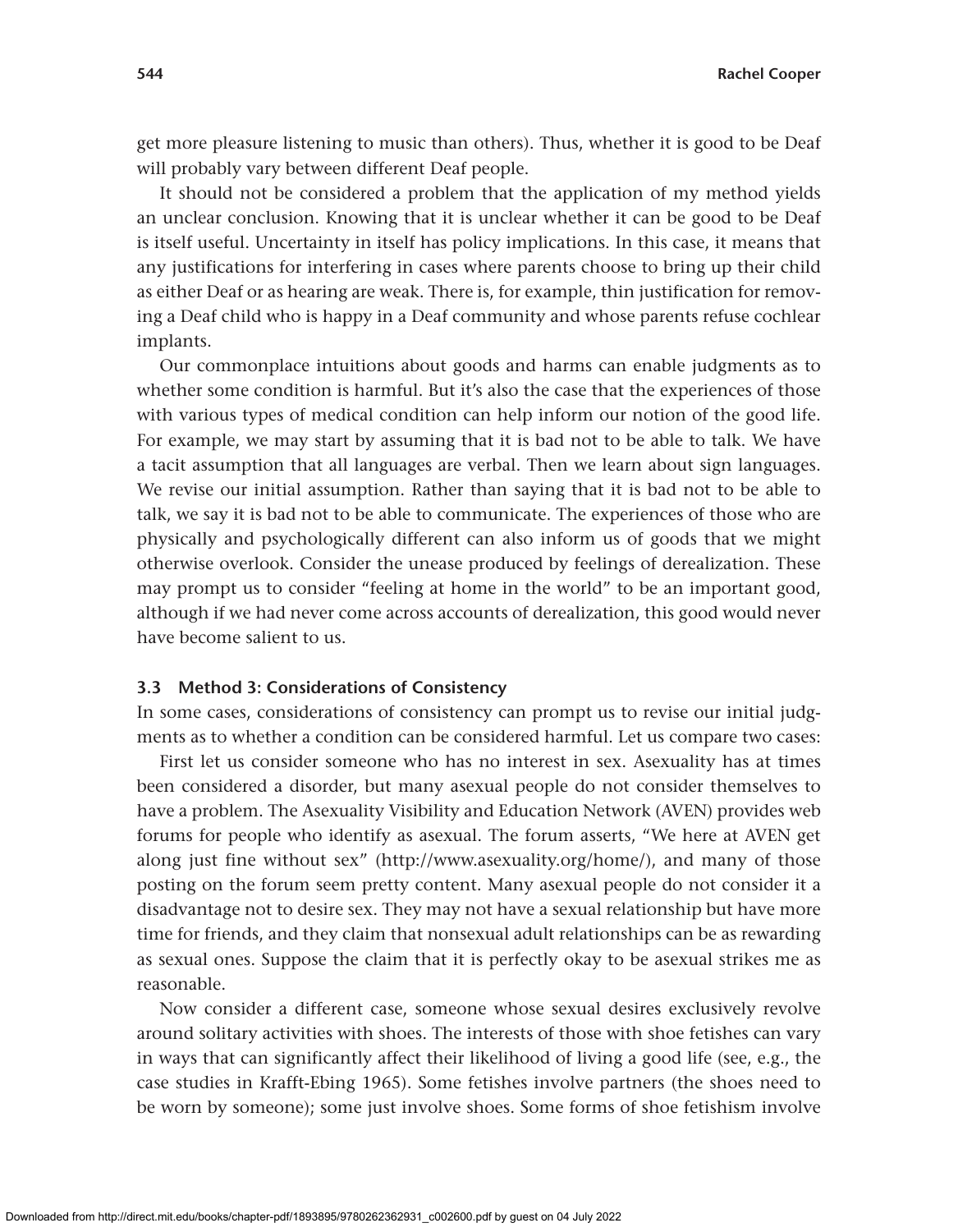masochistic interests (being walked on, licking dirty shoes, etc.); some do not. In this case, I want to consider someone whose sexual interests revolve around masturbating with shoes that are bought from shops (as opposed to, for example, stolen).

Now suppose that having listened to the advocates of asexuality, I find it plausible that not having a sexual adult relationship is no loss. Fair enough, I think, the asexual person will have no adult sexual relationship, but this will be made up for by them having increased opportunities for forming friendships instead. But, then suppose that I listen to the shoe fetishist. He explains that he has an advantage in that his sexual desires are easily satisfied. Given that buying shoes is much easier than wooing women, he finds that he has more time to spend on other activities and on nonsexual friendships than do many of his conventionally heterosexual peers. He does not feel the lack of a sexual adult relationship. Suppose that in this case I find myself less convinced. As a good liberal, I assert that I make no judgment about how people get their kicks. So long as no nonconsenting partners are involved, I claim to judge all sexual pleasures equal. I claim that it's not that I find the shoe fetishist's pleasures ridiculous or disgusting but that I worry that in missing out on an adult sexual relationship, he misses out on something important.

Now, when I consider my responses to these two cases together, I notice that there is a tension. I must be consistent in my thinking as to whether an adult sexual relationship is an essential component of a good human life or not. If it's fine for an asexual person to have friendships instead, then this should also be the case for the shoe fetishist. Considerations of consistency can thus force the revision of initial judgments.

Through considering these cases, I have shown how we may make progress in deciding whether specific conditions cause harm and should be considered disorders or not. This enables the claim that disorders are necessarily harmful to have critical bite—that is, it will be possible to use it to argue that in certain cases, we have made a mistake. In some cases, we can use the claim that disorders are necessarily harmful to show that some condition that we currently consider a disorder should not be considered a disorder. What's more, we don't need to wait to establish a correct account of harm for such projects to get under way.

# **IV. Loose Ends**

I have shown how we might use the idea that disorders are harmful in critical projects. In this final section, I address some loose ends.

# **4.1 Individualization**

As the examples we have considered show, many conditions are such that they cause harm to some people but not others. Different people have different interests, abilities, and needs and live in different environments. Thus, the impact of Deafness varies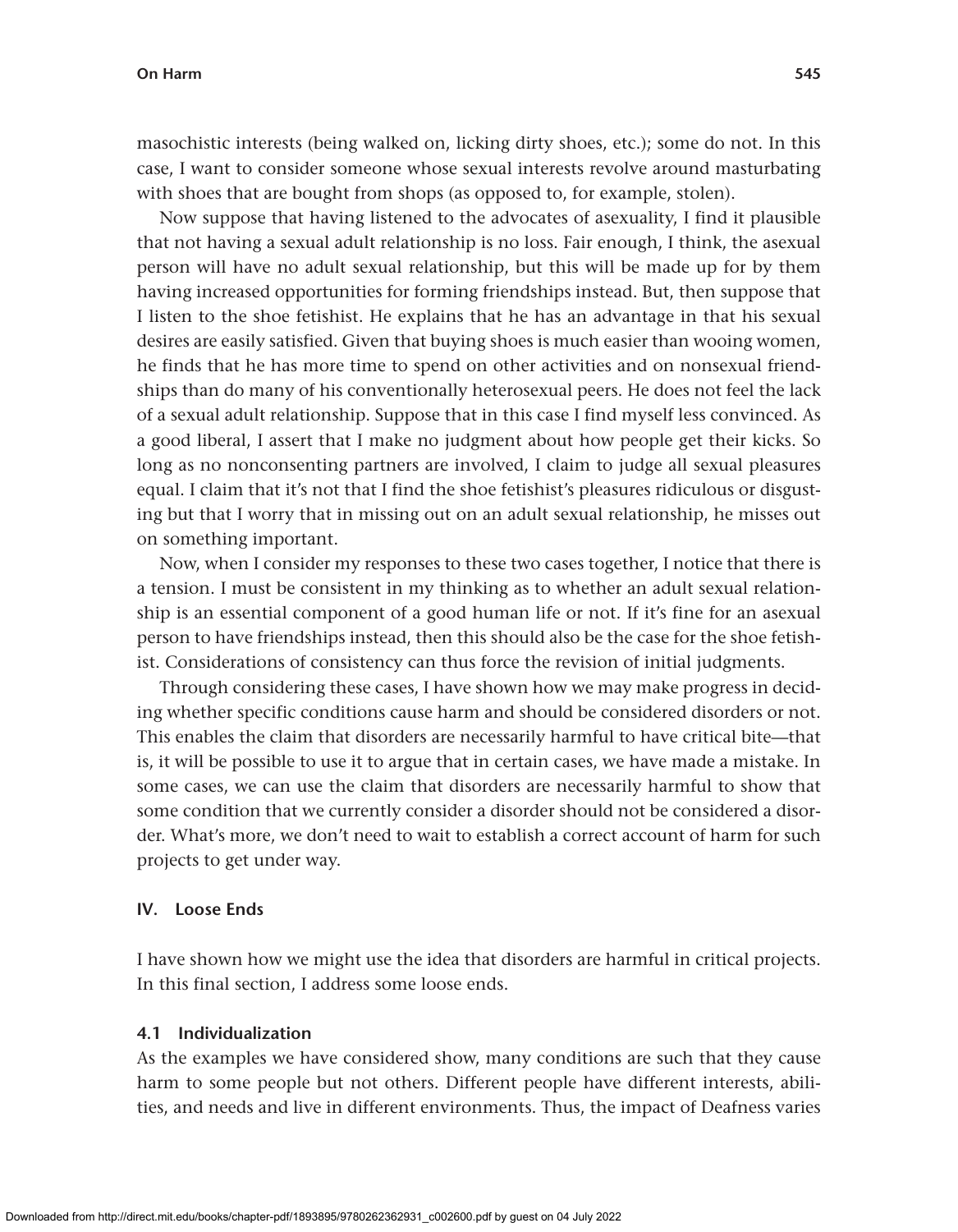from person to person. Using sign is easier for someone who lives among signers; some people like listening to music more than others. The same condition can have very different effects on different people. Consider Tourette's; some tics are rude (breast touching, racist shouts) or hurt (hitting), and others are subtle (standing on one's toes).

That harm will vary from individual to individual presents us with a choice. We might say that a condition that is generally harmful within a particular society should be considered a disorder in the case of everyone who has that condition, even if a particular individual is not harmed. Thus, as schizophrenia is generally harmful, it will count as a disorder even in those individuals who only hear encouraging voices. Alternatively, we can say that whether a condition is a disorder will vary from person to person. Thus, schizophrenia is a disorder in those people that it harms and a mere difference in those individuals who it does not harm. In his writings, Wakefield seems to suggest that he adopts the first society-wide option (although he discusses harm so little that this is somewhat unclear). When Wakefield discusses how the harm criterion means that the same conditions can be a disorder in some contexts but not others, he considers dyslexia, which causes harm in literate societies but not in societies that do not use writing (2002, 151). If Wakefield's view is that a condition counts as a disorder for everyone in a particular society if it harms most people in a society, this is a mistake. It is better to claim that a disorder must be harmful for the particular individual who has it. This is for two reasons: the first ties in with the justification for having a criterion that disorders must cause harm at all. Wakefield (1992b) considers why we should require that disorders be harmful. He argues that attributions of disorder involve a value component because disorder is in certain respects a practical concept that is supposed to pick out only conditions that are undesirable and grounds for social concern, and there is no purely scientific nonevaluative account that captures such notions (Wakefield 1992b, 237). Such considerations suggest that we should consider whether a condition causes harm and will thus count as a disorder at the individual level, as only those individuals who are harmed are in need of help.

Second, judging whether a condition harms a particular individual is far easier than seeking to work out whether a condition causes harm for most people within a society who have it. Figuring out what counts as a "society" is tricky. In multicultural countries, "societies" are hard to delimit. Even once one has decided on the relevant grouping of people, figuring out whether most of them are harmed by a condition or not would require complex surveys. Asking whether a particular individual is harmed by their condition is easier because the individual can be easily identified and their context can be known.

On the downside, some worry that saying that the same condition should be considered a disorder for some individuals but not others will cause problems for certain types of research. Epidemiologists would prefer to be able to count cases of a particular disorder without having to worry about the life situations, hopes, and interests of each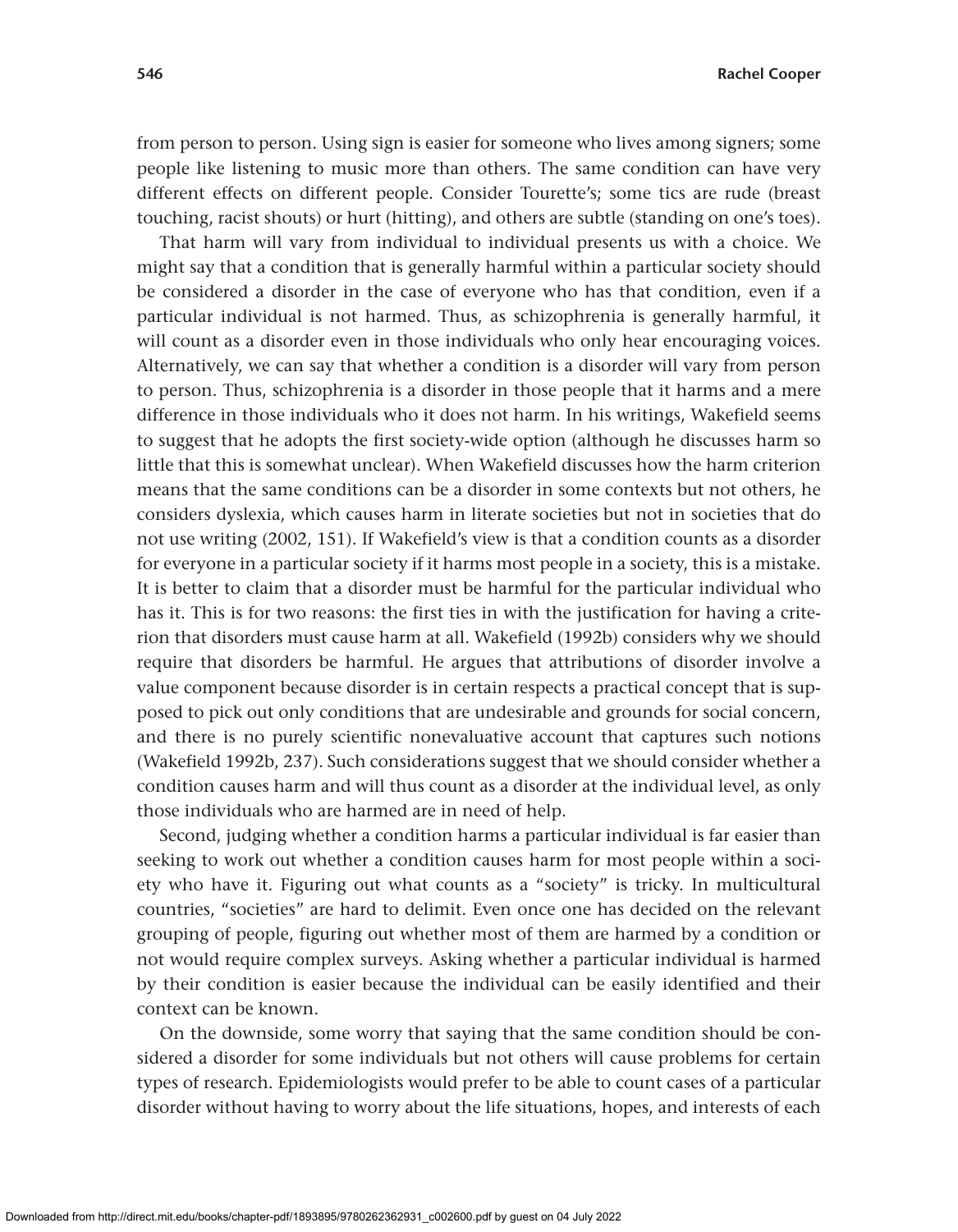individual. The way to get around this worry is to slightly reconceptualize the work of medical researchers and epidemiologists. Rather than characterizing this research as investigating disorders per se, we can think of it as investigating those conditions that are of interest because they often cause harm and are therefore often disorders. This allows researchers to employ criteria that pick out subject populations without regard to whether or not the particular individuals experience harm.

# **4.2 Harm to Whom?**

Must a disorder cause harm to the individual who has it, or is harm to others sometimes sufficient? Examples of conditions that might be thought disorders because of the harm they cause to other people are the personality disorders and paraphilias (sexual perversions). Generally, Wakefield says that the harm must be to the patient, but on occasion, he wavers (e.g., 2002, 148), and this is a matter on which we need to be clear.

I suggest that we should claim that disorders must be bad for the patient. This stance is linked to the solution to another problem; how can we distinguish between disorders and normal criminal or antisocial behavior that harms others? The difficulty is that not all of those who harm others suffer from disorders. Everyone sometimes does things that are naughty, cruel, or selfish, and some people do bad things quite often. We need to be able to say what distinguishes disordered people from those who are simply criminal or antisocial.

The most plausible distinction is that normal badness is voluntary, while behavior that is symptomatic of a disorder is not under normal voluntary control. The distinction is not completely clear-cut, but the extremes of voluntary and involuntary behavior are clearly distinct. The normal criminal may get into fights for fun and manipulate others for cash. He may plan his misdeeds and boast of them afterward. He moderates his actions in a rational way; he picks fights only with those who are weaker and only when there is no CCTV. The criminal's actions are planned, motivated, and controlled; they are fully voluntary.

Consider in contrast this description of behavior performed during dissociative flashbacks associated with posttraumatic stress disorder. This is described as "unpremeditated and sudden and uncharacteristic of the individual.…Furthermore, there does not appear to be an alternate motive. Most individuals experience amnesia for the episode and are unaware of the specific ways they have repeated or re-enacted war experiences" (Frierson 2013, 83).

Plausibly, the difference between behavior that is indicative of normal bad behavior and disorder is that the former is voluntary, while the latter is in some way involuntary. Plausibly, it is also the case that not having normal control over one's behavior is a bad thing. If so, all those behaviors that harm others and that are also indicative of disorder will simultaneously be bad for the patient.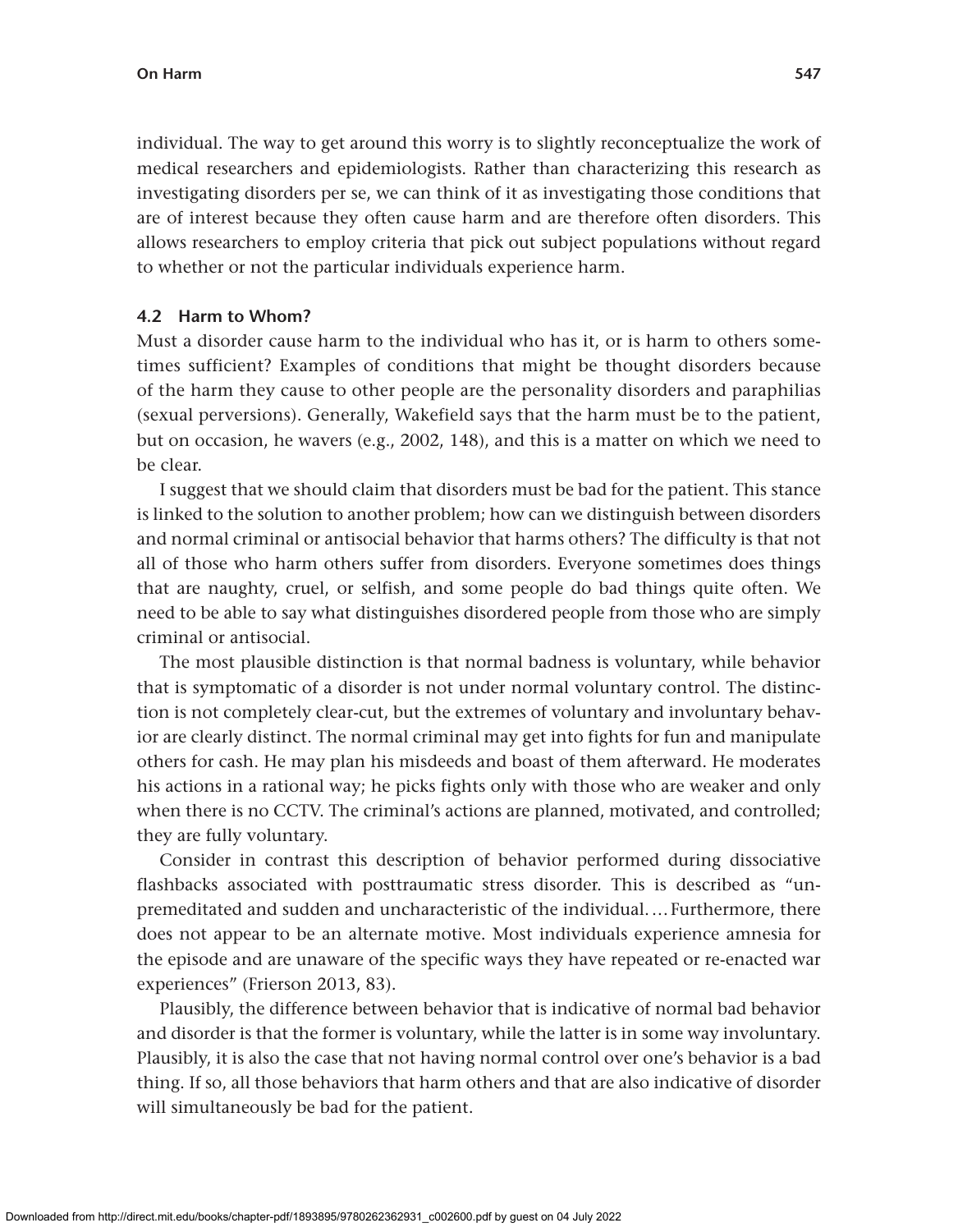**548 Rachel Cooper**

To illustrate how the idea that disorders must harm the patient and not just others might be applied in practice, let's consider pedophilia. Pedophiles may all be sexually attracted to children but differ in their behavior. Some find their desires repugnant and struggle against them; they may avoid the company of children and never act on their desires. In this sort of case, the pedophile is harmed by his condition; he finds himself with desires that cause him distress. Other pedophiles do not control themselves; they groom and abuse boys and girls. Possibly some abusive pedophiles would prefer not to abuse children but have unusually strong desires that they cannot resist. Given that it is bad not to be able to control oneself, such individuals are again harmed by their condition. But what of the individual who finds himself sexually attracted to children and acts on these desires without compunction? Does pedophilia harm this individual, or does it just harm others? This is a tricky question and depends on the account of good that one adopts. Some of those who adopt Aristotelian accounts will claim that the pedophile is harmed by his condition even if he claims to be quite happy. They can claim that the good human life is one that involves sexual relations only with other consenting adults. From this standpoint, the pedophile fails to flourish regardless of his claims. Some other accounts of the good life do not permit such a line to be taken. On desire-satisfaction accounts, the active pedophile who does not struggle against his desires is doing just fine. He has desires, and these desires are met. From such a standpoint, this pedophile harms others but is not himself harmed. If, as I suggest, one claims that behavior characteristic of disorders must be involuntary and that disorders have to harm the patient, then one is forced to say that the active and unrepentant pedophile should be considered bad rather than disordered. I think this is an acceptable line to take.

Of course, many of the disorders treated by psychiatrists are puzzling precisely because the behaviors associated with them seem to fall somewhere between those that are under normal voluntary control and those that are completely involuntary. In such cases, I suggest that it is simply unclear whether the condition should be considered a disorder or a moral failing.

#### **4.3 Harm in Practice: The** *DSM-5*

The importance of the idea that disorders are necessarily harmful is brought out if we consider the consequences for medical classification. The *DSM* is a classification of mental disorders that is published by the American Psychiatric Association and used by those many of those researching and treating mental disorders around the world. The *DSM* has long conceived of harm as being an essential element of disorder. This viewpoint came to be widely adopted in psychiatry following debates about the status of homosexuality in the late 1960s and 1970s. A consensus developed that although homosexuality might turn out to be some sort of evolutionary dysfunction insofar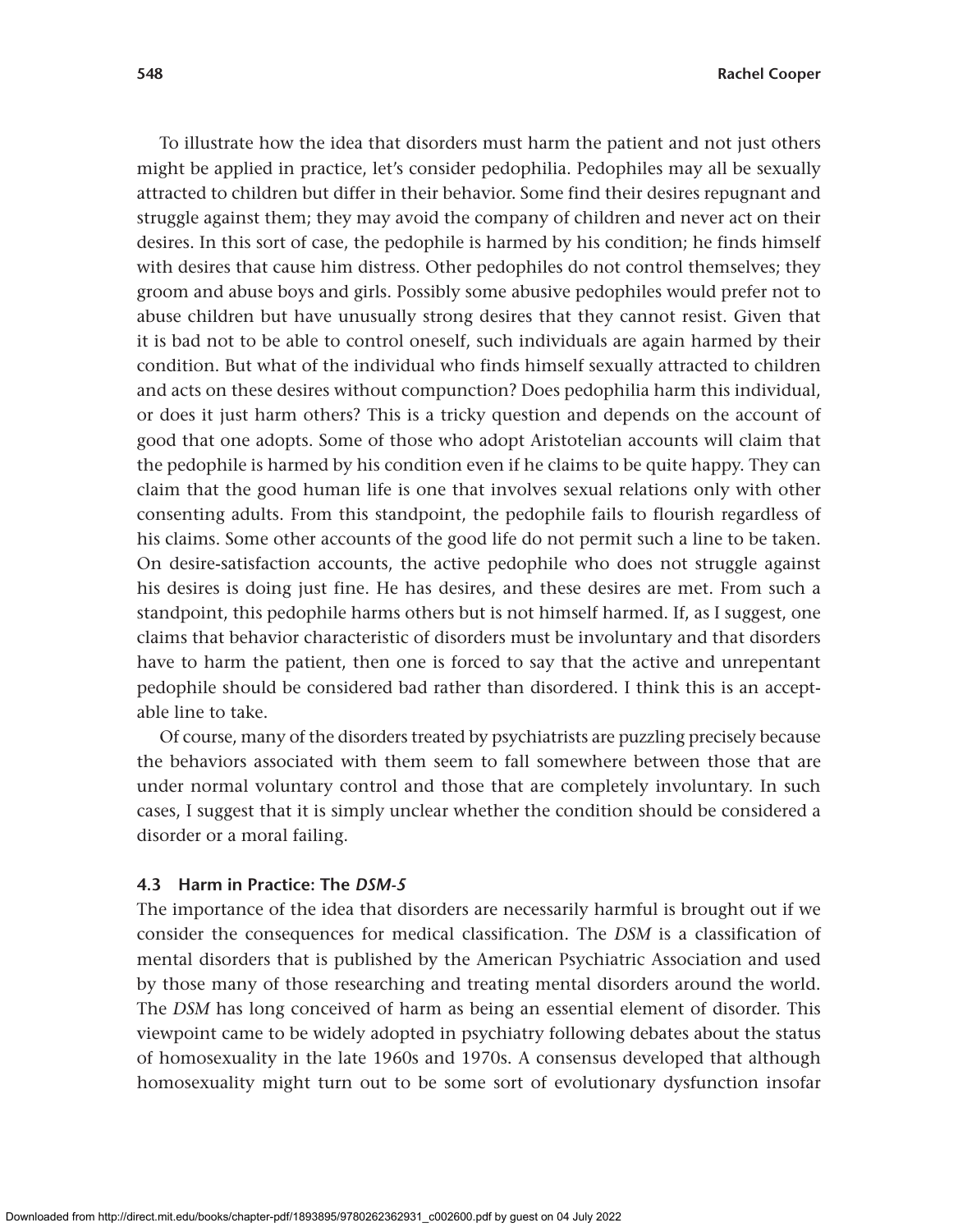as it is not harmful, it should not be considered a disorder. The definition of disorder included in editions of the *DSM* in use from 1987 to 2013 states that

each of the mental disorders is conceptualized as a clinically significant behavioral or psychological syndrome or pattern that occurs in a person and that is associated with present distress (a painful symptom) or disability (impairment in one or more important areas of functioning) or with significantly increased risk of suffering death, pain, disability, or an important loss of freedom. (American Psychiatric Association 1987, xxii; 1994, xxi)

However, in the latest edition, the *DSM-5*, published in May 2013, the role of harm has been downgraded. The new definition states only that

mental disorders are *usually* associated with significant distress or disability in social, occupational, or other important activities. (American Psychiatric Association 2013, 20, emphasis added)

The *DSM-5* is a product of much work by many committees. The new *DSM-5* definition was a compromise between advocates of the view that disorders must necessarily be harmful and advocates of a quite different tradition, which considers "disorder" to be a value-free term. Among the committees involved in revising the *DSM*, the Impairment and Disability Assessment Study Group drafted a completely value-free definition of disorder that sought to bring the *DSM* into line with the view implicit in the *International Clas*sification of Diseases (ICD), published by the World Health Organization (WHO).<sup>2</sup> In the *ICD* system, disorder and disability are thought of as being quite distinct, and the WHO publishes a distinct classification, *The International Classification of Functioning, Disability and Health*, which supplies codes for disability. The thinking here will already be familiar to those who have had some exposure to disability studies, where the social model of disability conceptualizes impairment and disability separately; impairment refers to the biological difference (e.g., having no legs), and disability refers to problems in everyday living that are conceived of as arising from the social response to the impairment (e.g., a lack of ramps for wheelchairs). In the eyes of the Impairment and Disability Assessment Study Group, someone who, say, hears voices but is not bothered by them and has a good life should be said to have schizophrenia (supposing that criteria for duration, etc. are met) but not to be impaired or to necessarily need treatment. The value-free definition of disorder proposed by the Impairment and Disability Assessment Study Group was not adopted, but the downgrading of the role of harm in the *DSM* definition of disorder (from definitional to merely characteristic) is a legacy of the actions of this group.

So far, in practice, the altered *DSM* definition of disorder will have had little impact on the actual contents of the classification. The definition was developed far too late in the revisionary process to have influenced decisions about the contents the classification. Looking to the future, however, the change to the definition included in the *DSM* should be a real concern for those who think that disorders are necessarily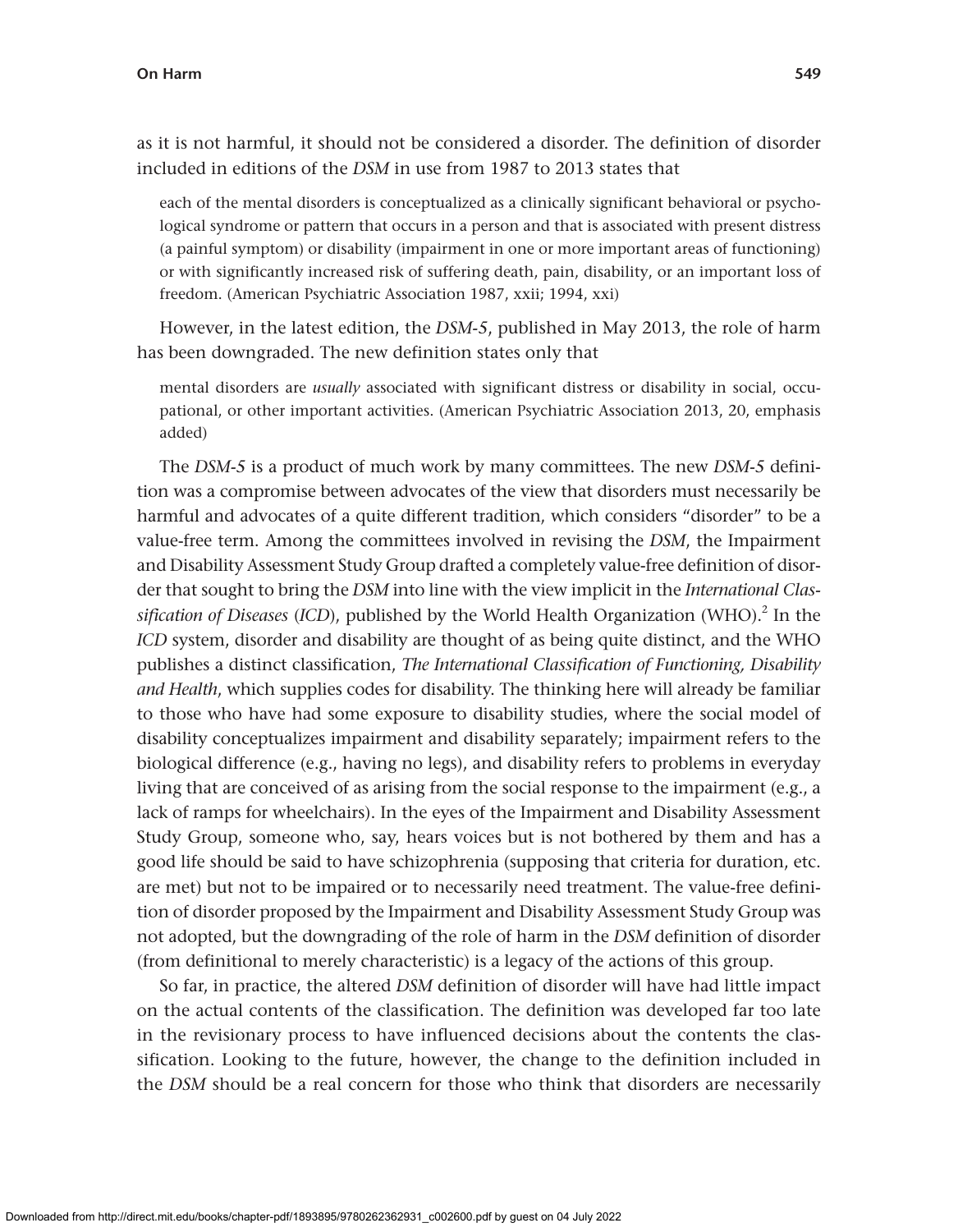**550 Rachel Cooper**

harmful. Currently, it remains the case that many of the individual sets of diagnostic criteria included in the *DSM* include a requirement that the particular disorder can only be diagnosed if it produces harm. The exact wording varies but generally requires that "the disturbance causes clinically significant distress or impairment in social, occupational, or important areas of functioning" (American Psychiatric Association 2013, 21). The *DSM-IV* had many similar criteria, and these have generally been maintained in the *DSM-5*. The difference is that, with the change in the definition of mental disorder, there is no longer a robust rationale for the inclusion of the harm-related criterion in the individual sets of diagnostic criteria. Previously, this criterion was included as a reminder to clinicians that the diagnosis should only be made if harm was caused because the definition of disorder required harm (i.e., the rationale was conceptual). With the change in the definition, there is nothing to guard against some future edition of the *DSM* deciding to ditch the idea that disorders have to cause harm altogether. The change to the definition of disorder included in the *DSM* means that the notion that disorders necessarily cause harm is under threat. This should be cause for concern because the criterion that requires that disorders cause harm is crucial to prevent some of those who are merely different from being diagnosed. In many cases, unwarranted

medicalization can only be prevented by appealing to the harm part of the harmful dysfunction account.

#### **Notes**

1. In these debates, "Deaf" with a capital "D" is used to refer to people who culturally identify as Deaf people (they tend to have been Deaf from birth and sign), while "deaf" with a little "d" refers to all those who cannot hear.

2. This definition and the rationale for its development were available on an American Psychiatric Association website while the *DSM-5* was being developed but has been removed since its publication.

#### **References**

American Psychiatric Association. 1987. *Diagnostic and Statistical Manual of Mental Disorders*. 3rd ed. revised. American Psychiatric Association.

American Psychiatric Association. 1994. *Diagnostic and Statistical Manual of Mental Disorders*. 4th ed. American Psychiatric Association.

American Psychiatric Association. 2013. *Diagnostic and Statistical Manual of Mental Disorders*. 5th ed. American Psychiatric Association.

Amundson, R. 2000. Against normal function. *Studies in History and Philosophy of Biological and Biomedical Sciences* 31(1): 33–53.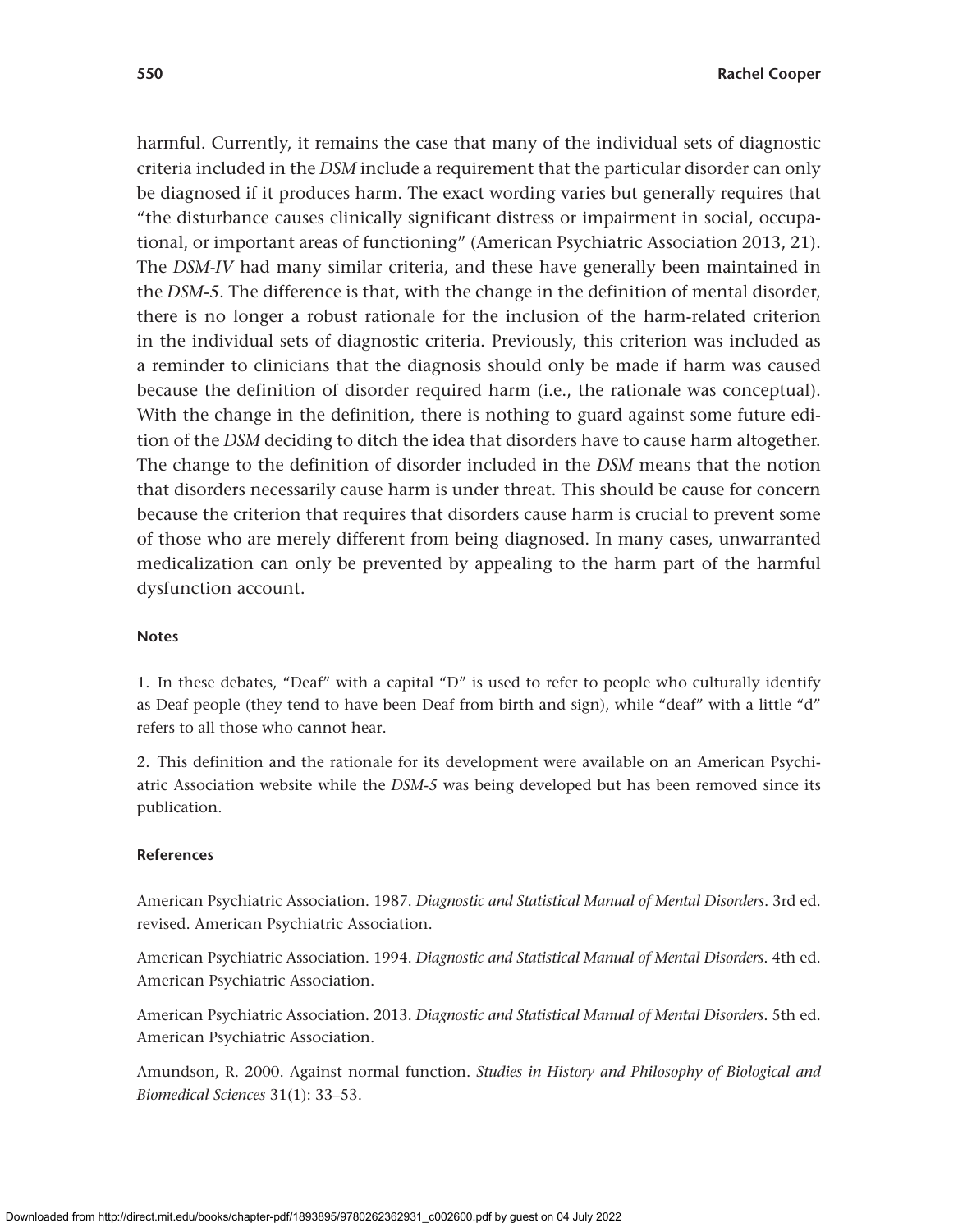Cooper, R. 2007. Can it be a good thing to be deaf? *Journal of Medicine and Philosophy* 32: 563–583.

Frierson, R. 2013. Combat-related posttraumatic stress disorder and criminal responsibility determinations in the post-Iraq era: A review and case report. *Journal of the American Academy of Psychiatry and the Law* 41(1): 79–84.

Griffin, J. 1986. *Well-Being*. Clarendon.

Horwitz, A., and J. C. Wakefield. 2007. *The Loss of Sadness: How Psychiatry Transformed Normal Sorrow into Depressive Disorder*. Oxford University Press.

Hursthouse, R. 1999. *On Virtue Ethics*. Oxford University Press.

Krafft-Ebing, R. 1965. *Psychopathia Sexualis*. Trans. from the twelfth German edition by Franklin Klaf. Stein and Day.

Wakefield, J. C. 1992a. The concept of mental disorder: On the boundary between biological facts and social values. *American Psychologist* 47(3): 373–388.

Wakefield, J. C. 1992b. Disorder as harmful dysfunction: A conceptual critique of *DSM-III-R*'s definition of mental disorder. *Psychological Review* 99(2): 232–247.

Wakefield, J. C. 2002. Values and the validity of diagnostic criteria: Disvalued versus disordered conditions of childhood and adolescence. In *Descriptions and Prescriptions: Values, Mental Disorders, and the D.S.M.s,* J. Sadler (ed.), 148–164. John Hopkins University Press.

Wakefield, J. C. 2013. Addiction, the concept of disorder, and pathways to harm: Comment on Levy. *Frontiers in Psychiatry* 4: 34.

Wakefield, J. C., K. Pottick, and S. Kirk. 2002. Should the D.S.M.-IV diagnostic criteria for conduct disorder consider social context? *American Journal of Psychiatry* 159(3): 380–386.

Zerjal, T., Y. Xue, G. Bertorelle, R. S. Wells, W. Bao, S. Zhu, R. Qamar, Q. Ayub, A. Mohyuddin, S. Fu, P. Li, N. Yuldasheva, R. Ruzibakiev, J. Xu, Q. Shu, R. Du, H. Yang, M. E. Hurles, E. Robinson, T. Gerelsaikhan, B. Dashnyam, S. Qasim Mehdi, and C. Tyler-Smith. 2003. The genetic legacy of the Mongols. *American Journal of Human Genetics* 72(3): 717–721.